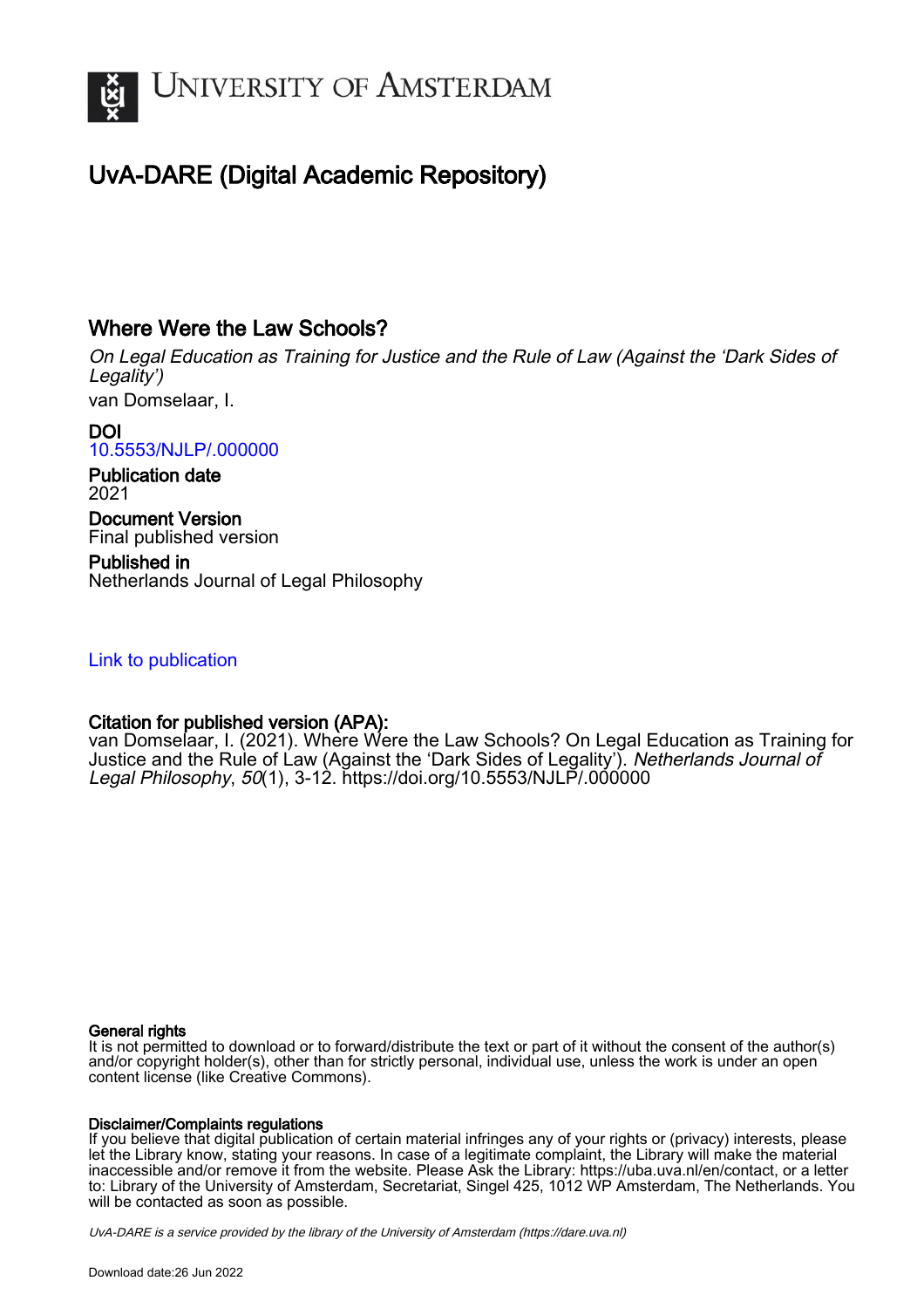### **EDITORIAL**

## **Where Were the Law Schools?**

### **On Legal Education as Training for Justice and the Rule of Law (Against the 'Dark Sides of Legality')\***

*Iris van Domselaar*

'Where were the lawyers?' This question has been raised many times and in response to many episodes in modern Western history during which fundamental norms of legality, morality, justice, and humanity were violated. This question has formed part of the attempt to reckon with the monstrosities committed during the Second World War, in which lawyers $^1$  – exceptions aside – played an important facilitating role. For instance, in the Dutch context, studies on the functioning of the Supreme Court, the advocacy, and the notary have shed light on their limited ability and willingness to resist Nazi laws and protect those who were most in need of legal protection.2 As a former president of the Dutch Supreme Court has put it: 'The Supreme Court has not been able to offer the protection, has not shown the inspiring steadfastness that the Dutch population expected. Looking back, we can only become deeply saddened and overcome with regret about how things went wrong at the time.'3

The question of the role played by lawyers has also been addressed in the context of the severe, large-scale wrongs committed during the slavery system in the US<sup>4</sup> and the apartheid system in South Africa.5 Questions have also been raised in reaction

The author would like to thank her colleagues at the editorial board and two anonymous readers for their valuable comments and suggestions.

<sup>1</sup> In this contribution, I will use the term lawyer in a general sense, including all those who practice law, such as attorneys, in-house councils, legal advisors at state departments, and public prosecutors and judges.

<sup>2</sup> See Corjo Jansen en Derk Venema, *De Hoge Raad en de Tweede Wereldoorlog: Recht en Rechtsbeoefening in de Jaren 1930–1959* (Amsterdam: Boom, 2011); Joggli Meihuizen, *Smalle Marges: De Nederlandse Advocatuur in de Tweede Wereldoorlog* (Amsterdam: Boom, 2010); Raymund Schütz, *Kille Mist: Het Nederlandse Notariaat en de Erfenis van de Oorlog* (Amsterdam: Boom, 2016).

<sup>3</sup> Speech delivered on 17 November 2011 by Geert Corstens, President of the Dutch Supreme Court, in reaction to the publication of the historical study by Corjo Jansen and Derk Venema on the role of the Supreme Court during the Second World War, https://www.hogeraad.nl/geschiedenis-hogeraad/ (last accessed 15 May 2021).

<sup>4</sup> E.g. Robert M. Cover, *Justice Accused: Antislavery and the Judicial Process* (Yale University Press, 1975#).

<sup>5</sup> E.g. Richard L. Abel, *Politics by other Means: Law in the Struggle against Apartheid*, 1980–1994 (Abingdon: Routledge, 1995#).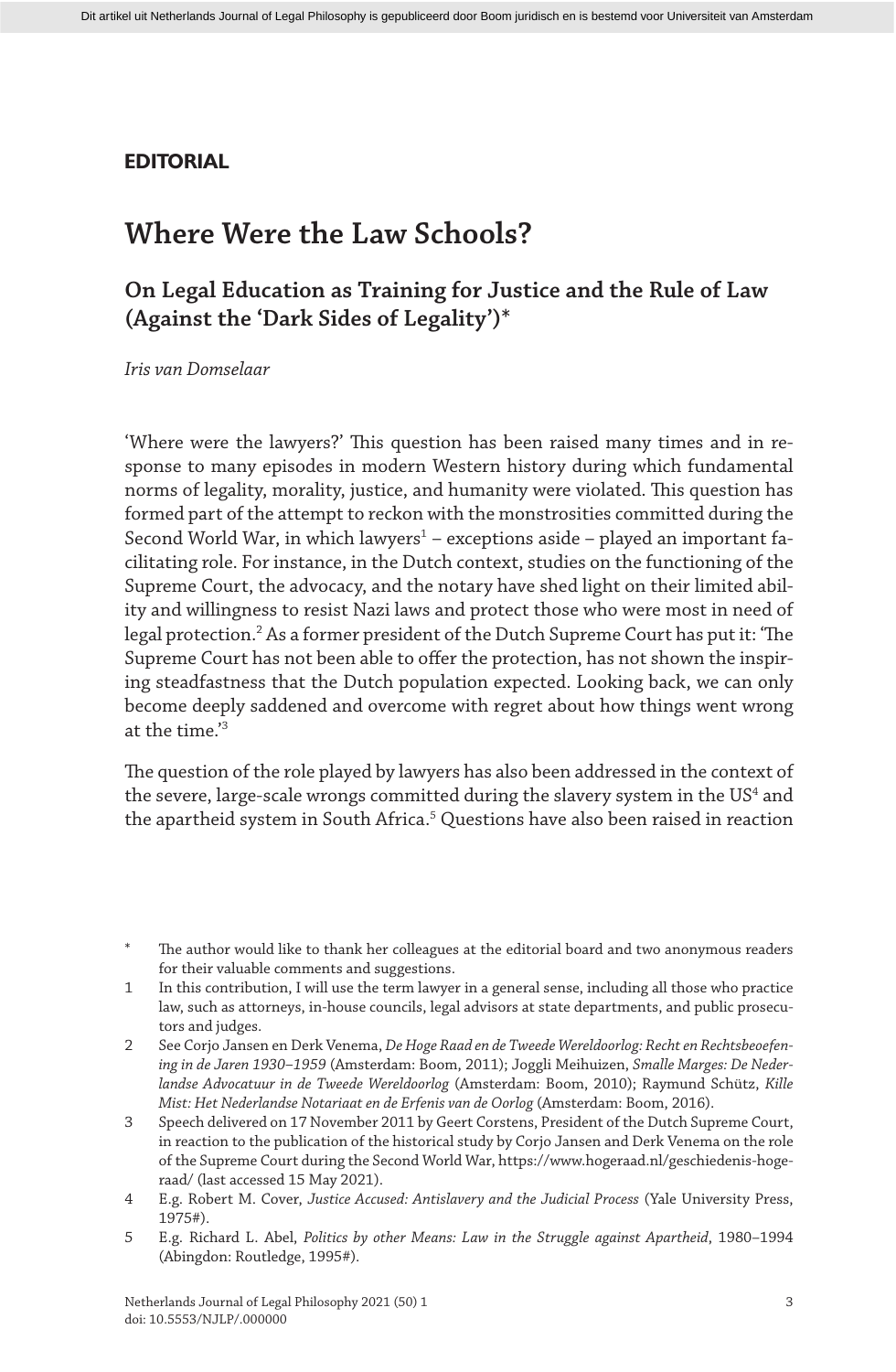to the Watergate scandal<sup>6</sup> and, more recently, in the wake of the War on Terror under the Bush and Obama administrations.7 In addition, dozens of articles have criticized the role of lawyers during many corporate and financial frauds that have occurred in the US, such as the Enron bankruptcy scandal, and, more recently, the General Motors' ignition switch scandal and the Volkswagen emissions fraud scandals.8 In the financial, transactional context, the question 'Where were the lawyers?' was famously articulated in a ruling by judge Spotkin in the Lincoln Savings Case: 'Where were these professionals … when these clearly improper actions were being consummated? … Why didn't any of them speak up or disassociate themselves from the transactions?'9

A relatively new chapter in the morally ambivalent track record of lawyers in upholding the rule of law and ideals of justice has been added by the rise of undemocratic regimes on both sides of the Atlantic, with their legal systems that have been described as 'abusive constitutionalism',10 'rule of law backsliding',11 'autocratic legalism',12 or 'stealth authoritarianism'.13 Lawyers in these systems have been subjected to severe criticism: For instance, former president Trump's personal (election) lawyers<sup>14</sup> and the legal advisers to the Trump administration have been criticized for giving priority to their personal loyalty to the president, instead of the rule of law and justice.<sup>15</sup> However, lawyers in these systems have also been praised: For example, Turkish lawyers such as Selçuk Kozağaçlı, and Polish judges Małgorzata Gersdorf and Igor Toleya, have been held up as exemplars of coura-

- 6 E.g. Mark Hansen, '1965–1974: Watergate and the Rise of Legal Ethics', *ABA Journal* (2015), https://www.abajournal.com/magazine/article/1965\_1974\_watergate\_and\_the\_rise\_of\_legal\_ ethics; Arnold Rochvarg, 'Enron, Watergate and the Regulation of the Legal Profession', *Washburn Law Journal* 43 (2003): 61.
- 7 E.g. Richard L. Abel, *Law's Wars: The Fate of the Rule of Law in the US 'War on Terror'* (Cambridge University Press, 2018); Richard L. Abel, *Law's Trials: The Performance of Legal Institutions in the US 'War on Terror*' (Cambridge: Cambridge University Press, 2018); David Cole, *The Torture Memos: Rationalizing the Unthinkable* (The New Press, 2009); David Luban, *Torture, Power and Law* (Cambridge: Cambridge University Press, 2014).
- 8 E.g. Robert W. Gordon, 'A New Role for Lawyers?: The Corporate Counselor after Enron', *Connecticut Law Review* 35 (2003): 1185-1216; Michele Benedetto Neitz, 'Where were the lawyers?: The Ethical Implications of the General Motors Recall Scandal in the United States', *Legal Ethics* 18 (2015): 93-96; Daniel Jacobs, 'The Volkswagen Diesel Emissions Scandal and Accountability: Where Were the Auditors and Attorneys during the Sustainability Charade?', *The CPA Journal*, July 2019, https://www.cpajournal.com/2019/07/22/9187/ (last accessed 15 May 2021).
- 9 *Lincoln Sav. & Loan Ass'n v. Wall*, 743 F. Supp. 901, 920 (D.D.C. 1990).
- 10 David Landau, 'Abusive Constitutionalism', *UC Davis Law Review* 47 (2013): 189-260.
- 11 Laurent Pech and Kim L. Scheppele, 'Illiberalism Within: Rule of Law Backsliding in the EU', *Cambridge Yearbook of European Legal Studies* 19 (2017): 3–47.
- 12 Kim L. Scheppele, 'Autocratic Legalism', *The University of Chicago Law Review* 85 (2018): 545-584 .
- 13 Ozan O. Varol, 'Stealth Authoritarianism', *Iowa Law Review* 100 (2015): 1673-1742.
- 14 For a critique of Trump's election lawyers, see Michael Hiltzik, 'Trump's Election Lawyers Should Be Disbarred', *Los Angeles Times*, December 2014, https://www.latimes.com/business/ story/2020-12-14/trumps-election-lawyers-should-be-disbarred/ (last accessed 15 May 2021).
- 15 See, for instance, for a critique of the Attorney General at the US Department of Justice working under Trump: Maggie Jo Buchanan, 'Attorney General William Barr Is Willing to Destroy the Rule of Law for the Trump Administration,' Center for American Progress, 2 June 2020, https://www. americanprogress.org/issues/democracy/news/2020/06/02/485702/attorney-general-williambarr-willing-destroy-rule-law-trump-administration/ (last accessed 15 May 2021).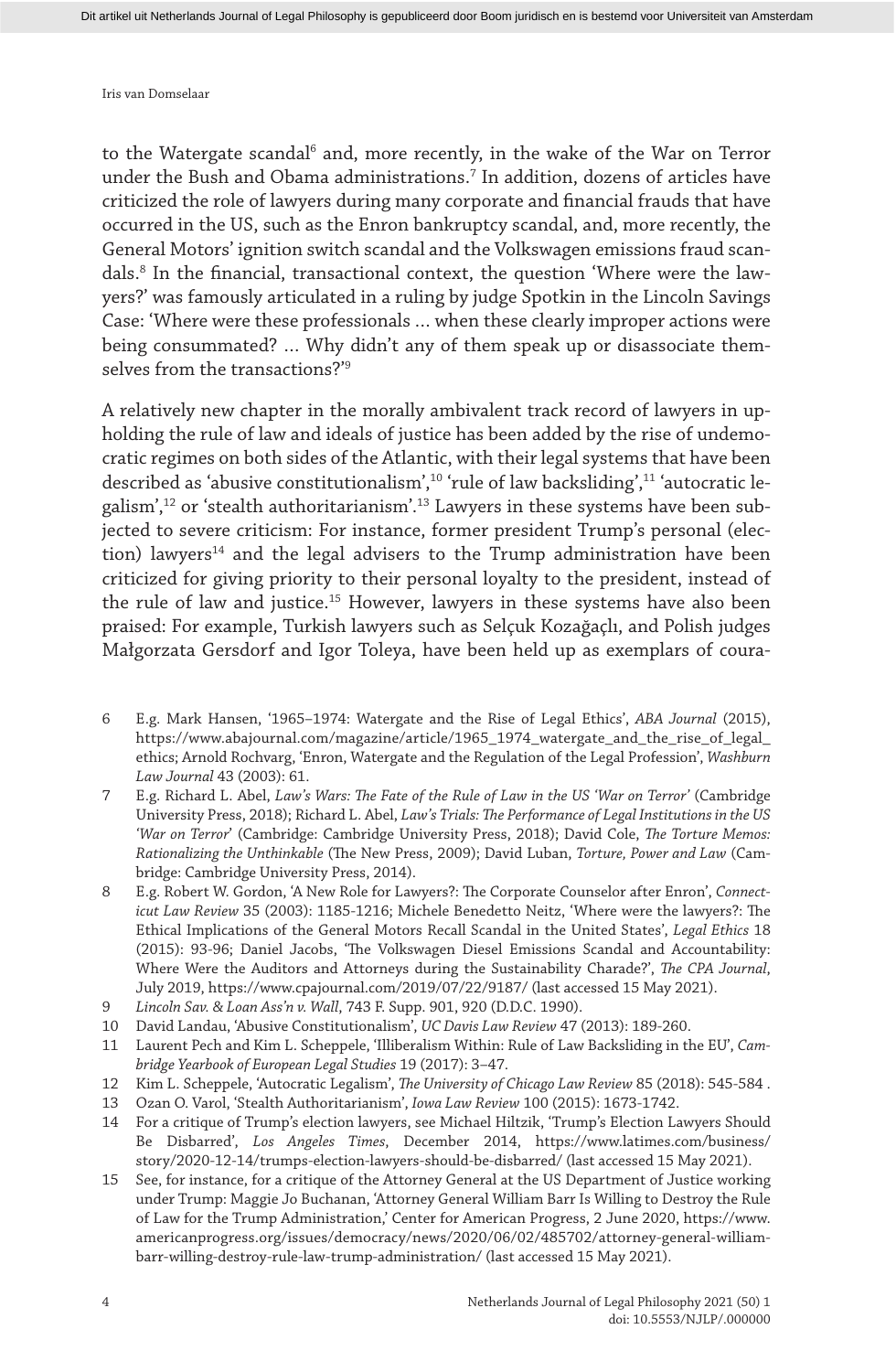geous lawyers and judges who, despite severe personal and professional risk, continued to serve ideals of justice and the rule of law.16 In the words of Toleya: '[I]t is not just our right as judges to speak up when the rule of law is being threatened, it is also our duty … I've had to face harsh consequences because of my rulings. I have survived them all and I now feel free to speak my mind.'<sup>17</sup>

A highly dilemmatic picture of the 'lived experience' of the life of a lawyer working within an authoritarian regime was recently provided by Erica Newland. In December 2020, she wrote a penetrating op-ed in the *New York Times* with the title: 'I'm Haunted by What I Did as a Lawyer in the Trump Justice Department.' Newland had started as a public lawyer under the Obama administration but decided to stay on the job to serve the Trump administration. As she put it: 'I believed I could better serve our country by pushing back from within than by keeping my hands clean.'18 However, she changed her mind: 'No matter how much any one of us pushed back from within, we did so as members of a professional class of government lawyers who enabled an assault on our democracy – an assault that nearly ended it. We owe the country our honesty about that and about what we saw. We owe apologies. I offer mine here.'19

It is precisely this type of dilemma that David Luban addresses in his article 'Complicity and Lesser Evils: A Tale on Two Lawyers', which will appear in a symposium with several comments in the *Georgetown Journal of Legal Ethics*. 20 The central question Luban raises is: '[W]hen a regime comes to power that does awful things, or tries to, or threatens to, how should decent people in the government respond?'<sup>21</sup> Should they stay or quit? In this article, Luban's central interlocutor is Hannah Arendt because of her categorical rejection of the strategy of 'lesser evilism'– that is, the choice to stay on the job, as she put it, 'in order to prevent worse things from

- 16 See for a discussion of courage as a judicial virtue also: Iris van Domselaar, 'Moral Quality in Adjudication: On Judicial Virtues and Civic Friendship', *Netherlands Journal of Legal Philosophy* 44 (2015): 31-32. See for a more general discussion of the virtue of courage for legal professionals: Marc Loth, 'De Goede Jurist: Over Morele Moed, Onafhankelijkheid en een Riskante Omgeving', in *Code en Karakter: Beroepsethiek in Onderwijs, Jeugdzorg en Recht*, ed. by Jos Kole and Doret de Ruyter, (Amsterdam: SWP Uitgeverij, 2009).
- 17 'In Poland a Stubborn Defender of Judicial Independence' (The Saturday Profile), *New York Times*, 11 January 2020, https://www.nytimes.com/2020/01/10/world/europe/poland-judges-tuleya. html (last accessed 15 May 2020).
- 18 Erica Newland, 'I'm Haunted by What I Did as a Lawyer in the Trump Justice Department' (op-ed), New York Times, 20 December 2020, https://www.nytimes.com/2020/12/20/opinion/trumpjustice-department-lawyer.html (last accessed 15 May 2021).
- 19 *Ibid*.
- 20 The comments of this symposium are provided by Leora Bilsky and Natalie Davidson, Kathleen Clark, Erica Newland, and Shannon Prince. At the time of writing, only Bilsky and Davidson's comment has been pre-published on SSRN. See Leora Bilsky and Natalie R. Davidson, 'Legal Ethics in Authoritarian Legality', *Georgetown Journal of Legal Ethics* (forthcoming), https://papers.ssrn. com/sol3/papers.cfm?abstract\_id=3778546 (last accessed 15 May 2021).
- 21 David Luban, 'Complicity and Lesser Evils: A Tale of Two Lawyers', *Georgetown Journal of Legal Ethics* (forthcoming), https://papers.ssrn.com/sol3/papers.cfm?abstract\_id=3817495 (last accessed 15 May 2021).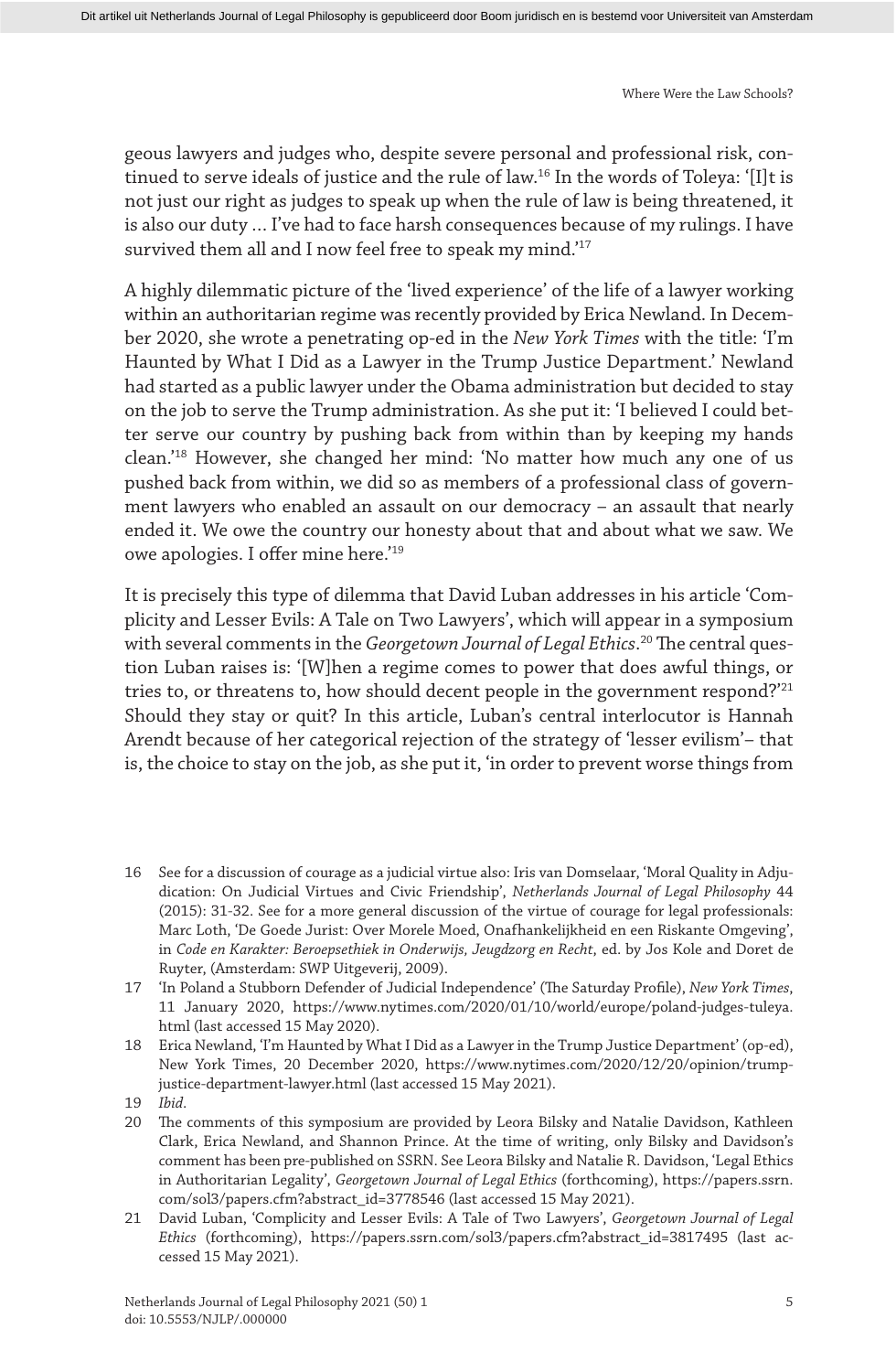happening'.<sup>22</sup> For Arendt, this strategy necessarily leads to self-deception and contributes to a collective moral breakdown: '[T]hose who choose the lesser evil forget very quickly that they chose evil.'23

Luban develops his argument by presenting and evaluating two moral biographies – those of Bernhard Lösener and of Count Helmuth James von Moltke, both practicing lawyers during the Third Reich.<sup>24</sup> As Luban put it: 'Both might well stake claims to accomplishing lesser evils … Yet either or both might have been fooling themselves, as Arendt seems to have thought.'25

Drawing on these two moral biographies, as well also on Lepara and Goodin's *On Complicity*, 26 Luban argues against Arendt that, under certain conditions, lawyers are justified in staying on the job. Luban avoids promulgating a strict consequentialist approach, which, in this specific context, would arguably boil down to an exclusive focus on the expected lives that would be saved by staying. A broader assessment of the way to approach this dilemma is needed. According to Luban, 'character matters, motives matter, moral vision matters, self-honesty and self-deception matter, the day-to-day texture of life matters, complicity matters'.<sup>27</sup>

In providing this broader framework, Luban lists several factors that should be taken into account, such as the expected effect of quitting in protest, the extent to which one's moral vision is likely to become corrupted by staying, or the extent to which staying on the job contributes to the moral breakdown of those in one's professional surrounding.28 In addition, he describes certain conditions under which the strategy of 'lesser evilism' will be more likely to succeed – such as having sufficient 'oppositional maneuvering room' (*Spielraum*) – and not falling prey to the 'effectiveness trap.'29 Luban summarizes his view on the matter as follows: 'Sometimes quitting is the right thing to do; but when there is *Spielraum*, and a genuine prospect of mitigating evil, staying at the desk can be the righteous path. But only for those who actually resist. This is a lesson that matters today as well as yesterday, and in other regimes other than dictatorships.'30

With this approach, Luban aims to offer a more realistic explanatory and evaluative framework for legal professionals such as Newland, Gersdorf, and many others,

<sup>22</sup> Hannah Arendt, 'Personal Responsibility Under Dictatorship', in Hanna Arendt (Jerome Kohn ed.), *Responsibility and Judgment*, (New York: Schocken 2003), 34.

<sup>23</sup> *Ibid*., 36. This was one lesson that she drew from the fact that during the Third Reich 'there were very few people who [..] wholeheartedly agreed with the late crimes of the regime and a great number who were perfectly willing to commit them nevertheless'. *Ibid*., 35.

<sup>24</sup> Due to the limited scope of this contribution, I will not go into these rich and illuminating moral biographies themselves, although they are, of course, in and of themselves worthy of further attention and discussion.

<sup>25</sup> David Luban, 'Complicity and Lesser Evils', 11.

<sup>26</sup> Chiara Lepora and Robert E. Goodin, *On Complicity and Compromise* (Oxford: Oxford University Press, 2013).

<sup>27</sup> David Luban, 'Complicity and Lesser Evils', 46.

<sup>28</sup> *Ibid*., 53.

<sup>29</sup> By this Luban means 'the urge to hold your fire until something more important comes'. *Ibid*., 50.

<sup>30</sup> *Ibid*., 53.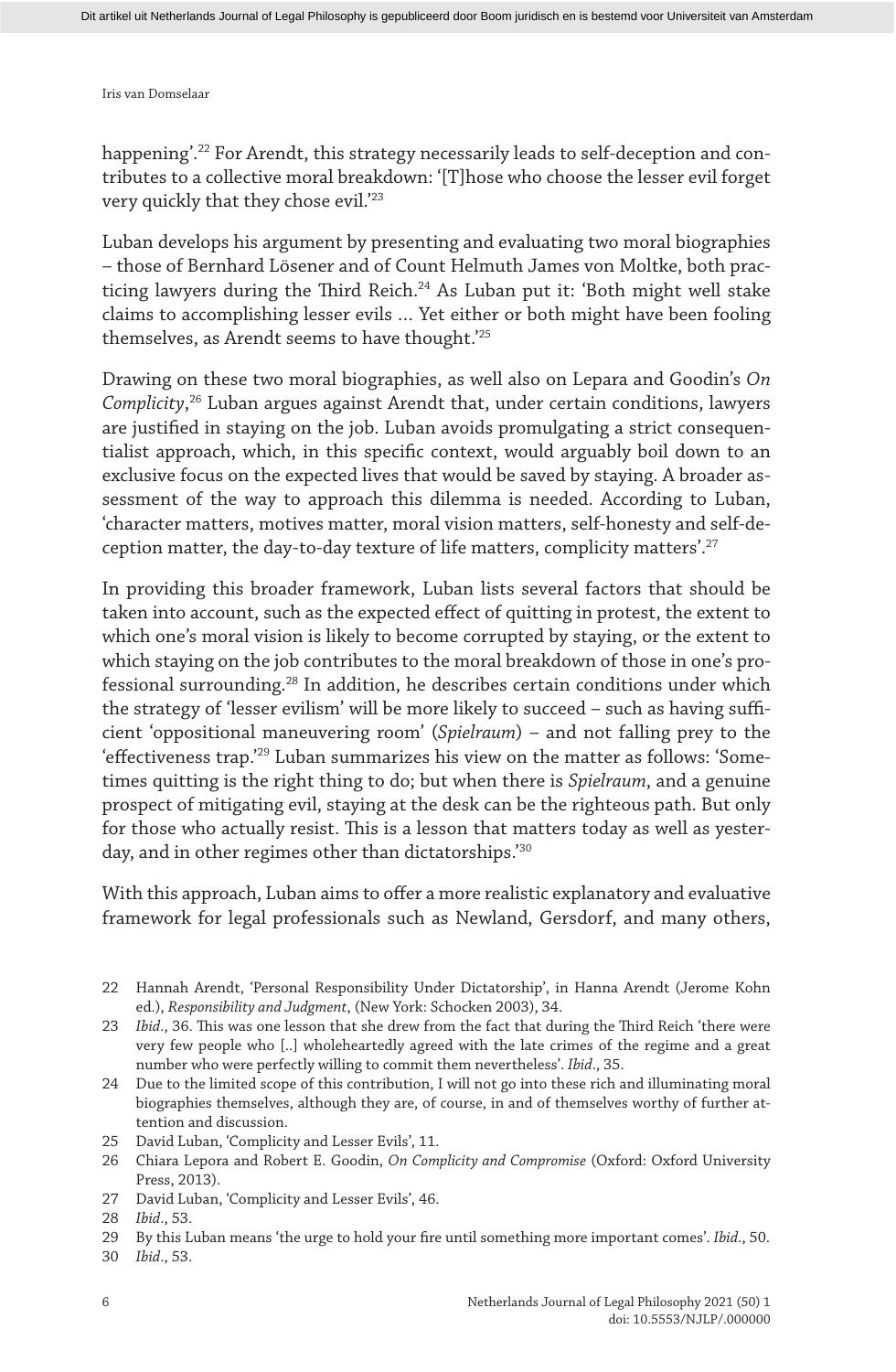each of whom stay(ed) on their job within an illiberal regime.<sup>31</sup> However, as Luban himself also suggests, this framework is not exclusively relevant for illiberal regimes. It is potentially of use in any situation in which conscientious lawyers play a role in an organization or institution through which, either directly or indirectly, basic norms of justice, morality, and democracy are violated other than by means of a tragic incident or incidental mistake. Conscientious lawyers who are committed to ideals of justice and the rule of law do not need to live within an illiberal regime to face situations that give rise to the question of whether it is justified to stay in one's job.

The broader relevance of Luban's framework is well illustrated by the Dutch childcare benefits scandal, a recent episode of 'unprecedented injustice',32 which in January 2021 led to the dismissal of the Dutch cabinet. The scandal involved about 30,000 parents who were confronted with discriminatory and extremely severe recovery actions by the Dutch tax authority. Brenninkmeijer and Bish summarize the practice as follows: 'If proof of payment [to the child care organisation] of, for instance,  $\epsilon$  100 was missing, the full sum of the benefits already awarded was reclaimed. In most cases, this was between 10 to 20 thousand euros. And the authority did not accept any delay in payment [..]. This caused complex problems for many families and often resulted in a loss of employment, divorce, or highly uncomfortable family relations, since parents had to borrow huge amounts of money from their relatives<sup>'33</sup>

Indeed, one of the many questions being raised in Dutch legal journals in response to the scandal is 'Where were the lawyers?'– for example, the judges and the lawyers working at the tax authority and at the governmental departments, but also the legal scholars specialized in tax and administrative law. It is now generally accepted that – except for a few individual lawyers – in general the legal profession fell short in preventing the occurrence of these large-scale injustices.<sup>34</sup> As a journal-

- 31 More realistic because, in the end, as Luban has put it,'unfortunately very few will go home'; *Ibid*., 53.
- 32 This is the title of the report that the parliamentary committee of inquiry issued on the child care benefit system. See: Parlementaire ondervragingscommissie Kinderopvangtoeslag, 'Ongekend Onrecht', 2020, https://www.tweedekamer.nl/sites/default/files/atoms/files/20201217\_ eindverslag\_parlementaire\_ondervragingscommissie\_kinderopvangtoeslag.pdf (last accessed 15 May 2021).
- 33 Alex Brenninkmeijer and Didel Bish, 'Professional Ethics for Judges: Lessons Learned from the Past Moral Leadership for Judges Beyond Codes of Conduct', *Law and Method* (forthcoming). As to the consequences, one of the victims, Kristie Rongen, put it as follows: 'My total debt was € 92,000, I went into a debt relief programme, was called a fraudster. I was isolated, I didn't work for two years, I had to have psychiatric help and my youngest daughter threatened to commit suicide', she says. 'Sometimes I had to send my children to bed with just bread and butter just to have something in their stomachs because we had no more food. I was almost thrown out of my house, but my employer paid my rent.' https://www.dutchnews.nl/news/2021/01/the-childcare-benefitsscandal-voices-of-the-victims/.
- 34 Such as Eva González Pérez, who represented many of the victims, the administrative judges of the district court of Rotterdam, and Sandra Palmen-Schlange, who worked as a senior lawyer at the tax authority and wrote a highly critical internal report about the unlawfulness of the policies that were pursued.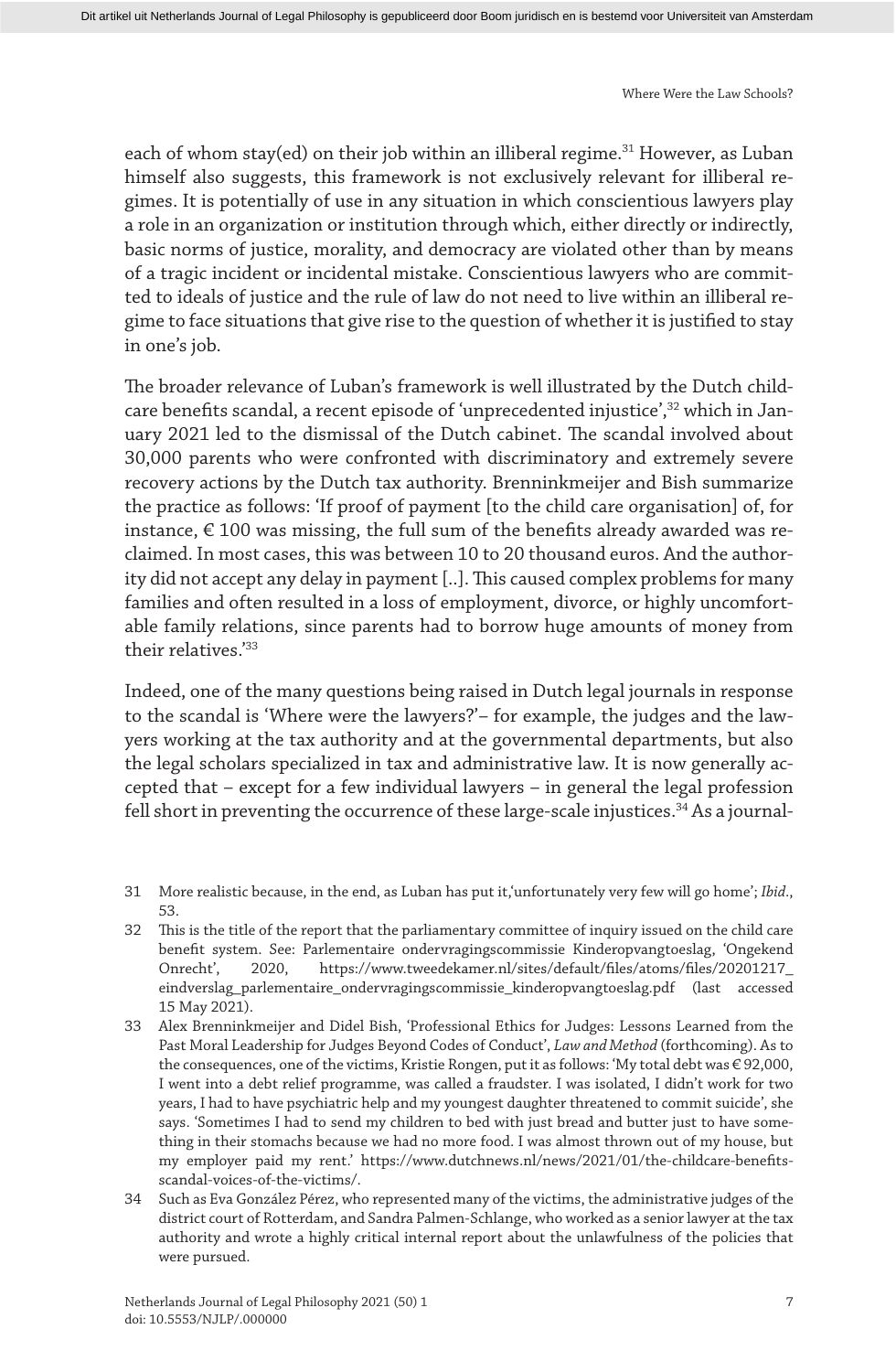ist put it: 'Anyone who oversees the battlefield of the benefits affair must conclude that there were few heroes.'35 As to the functioning of the highest general administrative court, responsible for reviewing the lawfulness of the decisions of the tax authority and the lower courts, the parliamentary committee stated the following: '[The court] has … neglected its important function of (legal) protection of individual citizens.'36

If we apply Luban's framework to the decade during which these injustices occurred, several normative and factual questions and perspectives naturally arise. To what extent did the individual lawyers who were in one way or another involved experience any *Spielraum* in their direct professional surrounding to mitigate the harsh policies, laws, and precedents, and how exactly did they use and perhaps even create this *Spielraum*? And if they did not experience any such *Spielraum* and could not create it, to what extent did they grapple with the dilemma of staying or quitting?<sup>37</sup> Have they thought about quitting in protest as a way to shed light on the injustices that occurred? Were the judges aware that their judgments could possibly lead to what Luban (after Arendt) describes as a 'moral breakdown' among all the lawyers involved?38 And to what extent did those lawyers who were involved perhaps fall prey to the 'effectiveness trap', that is, did they want to save their energies and their moral capital for more 'important' cases that were still to come?<sup>39</sup>

Sure, one straightforward and dismissive general response to all of these questions might be: It was the legal system that was at fault! How can you focus on the functioning of individual lawyers while ignoring the fact that these injustices were to a

<sup>35</sup> Jesse Frederik, 'Lessen uit de Toeslagenaffaire', *Nederlands Tijdschrift voor Bestuursrecht* 64 (3) (2021).

<sup>36</sup> 'Ongekend Onrecht', 7.

<sup>37</sup> Palmen-Schlange, the senior lawyer at the tax authority, did indeed decide to quit her job after her critical report was ignored by her superiors and colleagues and after she was offered another function, which, if she had accepted it, would have entailed her losing her position of independence. See: 'De afdeling Toeslagen zette de ambtenaar die "stop!" riep op een zijspoor', *Trouw*, 17 November 2020, https://www.trouw.nl/binnenland/de-afdeling-toeslagen-zette-de-ambtenaar-die-stopriep-op-een-zijspoor~bed2f08b/?utm\_campaign=shared\_earned&utm\_medium=social&utm\_ source=copylink (last accessed 15 May 2021).

<sup>38</sup> One legal scholar in this context for instance observes that 'the courts [..] have attempted to move [the highest general administrative court] to a more citizen-friendly approach, but have ultimately allowed themselves to be "ocialized".' Leo Damen, 'Lessen uit de Toeslagenaffaire', *Nederlands Tijdschrift voor Bestuursrecht* 63(3) (2021).

<sup>39</sup> Perhaps an instance of this 'effectiveness trap' can be read in one of the explanations that the president of the highest general administrative court gave for why the court had waited so long in changing course as to the interpretation of the applicable laws. As he put it: 'the court had to wait and search for a suitable case by means of which the change of course could take effect.' Bart Jan van Ettekoven, 'Tussen Wet en Recht: Reactie van de Voorzitter van de Afdeling Bestuursrechtspraak van de Raad van State op het Rapport "Ongekend Onrecht van de Parlementaire Ondervragingscommissie Kinderopvangtoeslag', *Nederlands Juristenblad* 2"(2021): 101.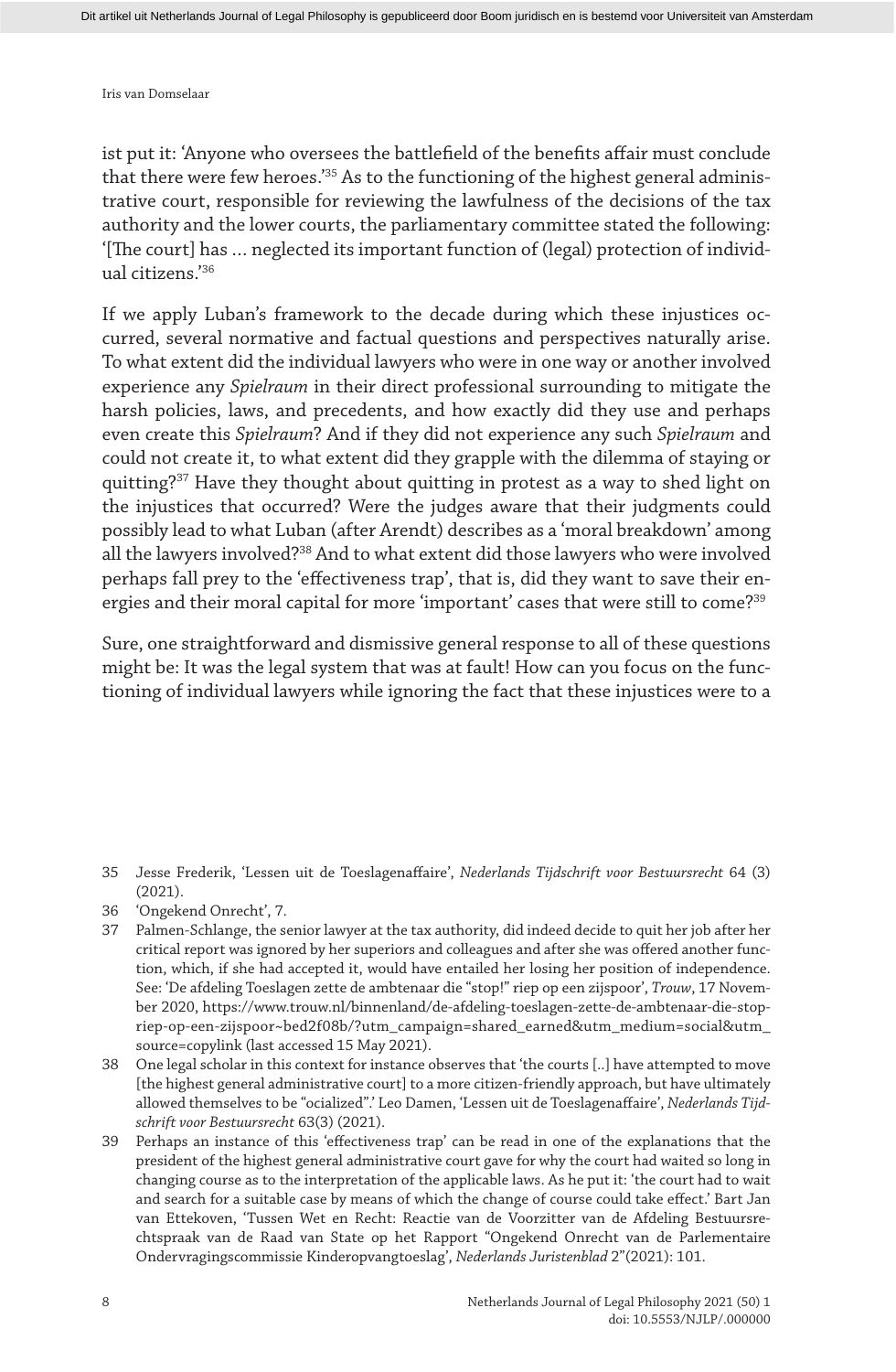large degree the result of structural features of Dutch administrative law?40 What do you expect from a lawyer working at the tax authority if the parliament itself has passed these laws, fully consonant with the 'law and order' policies for the prevention of social benefit fraud, which the Dutch government had committed itself to? What can you expect from judges working at a district court who are committed to values such as consistency and coherence if the highest court rules that the practice in question is in accord with the law? What do you expect from judges and legal officers working in administrative law – an area of law that, in the Netherlands, due to several factors allows little leeway to mitigate the potential harsh and disproportional consequences of the application of a formal law to a concrete case? $41$ 

Such questions reflect Bilsky and Davidson's critical comments on Luban's article.<sup>42</sup> They charge Luban for promulgating too agentistic an approach to the dilemma.<sup>43</sup> According to Bilsky and Davidson, Luban focuses excessively on the individual agent and the factual *Spielraum* in their personal professional surroundings while paying insufficient attention to the complex interplay between the agent and the system. An agentist approach, or so they state, 'obscures from view the broader set of constraints and possibilities within which actors operate, ex-ante, under conditions of uncertainty.'44 In adequately accounting for the dilemmas of lawyers within a legal system due attention should be paid to the specific features of that legal system.

As part of a more integrative approach to the dilemma's faced by lawyers within illiberal regimes, Bilsky and Davidson highlight for instance the fact that, while 'legality is a powerful tool of authoritarianism', it also 'produces tools of resistance in the form of legal proceedings, institutions, and discourse'.45 Therefore, lawyers working within such regimes face a specific dilemma: by using these 'tools of resistance' they may well mitigate harm – and perhaps discover avenues to reform the system from within – but they also run the risk of 'strengthen[ing] the regime in the long term, by legitimizing it and solidifying its control over the general population'.46 Moreover, by staying on the job, such lawyers also risk 'losing the faculty to

- 40 Brenninkmeijer and Bish summarize this system failure as follows: 'The origin of this system failure was the inadequate functioning of feedback mechanisms, the ignoring and distorting of feedback signals, or an inadequate response to those signals. [..] Failure in the *trias politica* resulted in the misunderstanding and violation of the general principles of good governance.' Alex Brenninkmeijer and Didel Bish, 'Professional Ethics for Judges', 12. See also Sjoerd Zijlstra, 'Lessen uit de Toeslagenaffaire', *Nederlands Tijdschrift voor Bestuursrecht* 60(3) (2021).
- 41 This last point seems to be suggested by the president of the highest administrative court who openly responded to the critical report of the parliamentary committee by acknowledging that indeed the court 'could have contributed earlier to the necessary correction of "system failure" of the legislator and of the implementation'. But he also stressed that the parliamentary committee had not fully acknowledged the specific dilemma that the court had faced due to specific features of Dutch administrative law. Bart Jan van Ettekoven, 'Tussen Wet en Recht', 101.
- 42 Leora Bilsky and Natalie R. Davidson, 'Legal Ethics in Authoritarian Legality'.
- 43 In view of the limited scope of this contribution, I will not delve into the question to what extent Luban's approach can indeed be rightfully qualified as an agentist approach.
- 44 Leora Bilsky and Natalie R. Davidson, 'Legal Ethics in Authoritarian Legality', 6.
- 45 *Ibid*., 9.
- 46 *Ibid.*, 10.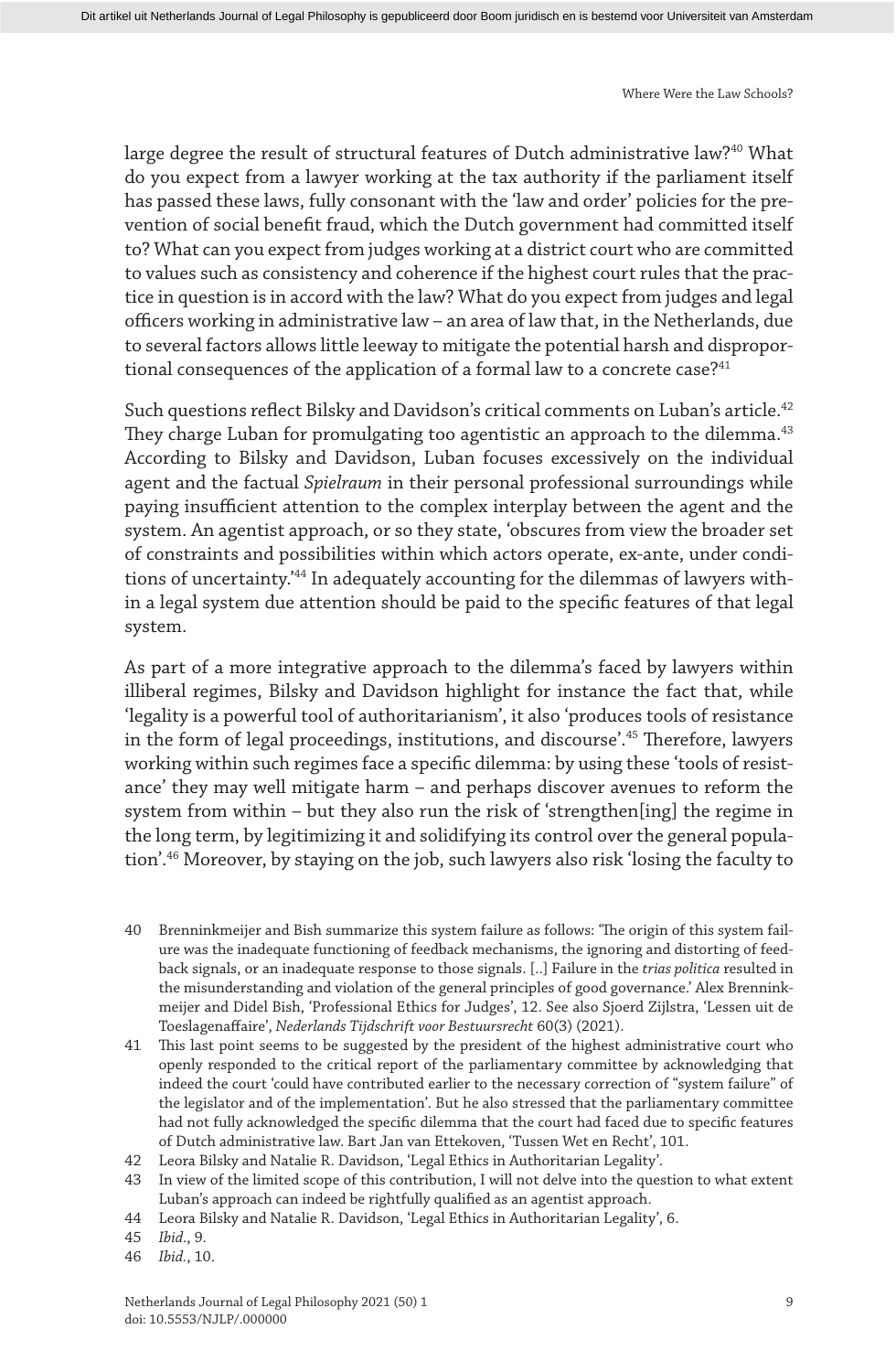identify injustice when it is before you, and thus to find oneself eventually participating in perpetuating such injustice'.47

Of course, this point is not only relevant for illiberal regimes. In liberal legal systems, too, legality can de facto allow for, facilitate, neutralize, and legitimize a vast range of injustices. As Cover has famously put it: '[L]egal interpretation takes place in the field of death and pain.'48 Moreover, in liberal legal orders legality allows lawyers to confront the pain and tragic predicaments that citizens or non-citizens suffer due to the law 'as dispassionately as we view the April showers that bring the flowers of May'.49 So conceived, another question that could be addressed in the context of the childcare benefits scandal would be: To what extent were the lawyers involved aware of the potential distortive effect of the legal discourse they used, with its 'neutral' legal distinctions and concepts such as 'fraud'<sup>50</sup> and 'mandatory law', on their moral vision of the harm inflicted?

'Where were the lawyers?' This question is often used to assign and discuss issues of professional responsibility post hoc. Equally important, of course, is the ex-ante role of legal ethics and the contribution it can make to avoid similar injustices to occur in the future. One such way would be to better prepare future lawyers for the pressing dilemmas they will face. Indeed, as is well known, the Watergate affair led to a compulsory legal ethics course at each and every law school in the United States.51 Presently, at Dutch law schools hardly any work is done in the area of legal ethics and the professional responsibilities of individual lawyers. Hence, in response to the Dutch childcare benefits scandal, we could also add to the long list of questions: Where were the law schools?<sup>52</sup>

Bilsky and Davidson in any case hope that the symposium on Luban's 'Complicity and Lesser Evils' will spur debate on the role of legal education in preparing lawyers to fully face the tough dilemma's they will face. They stress that for this purpose legal education should not only 'emphasize the normative ideals and promise of

<sup>47</sup> *Ibid*., 11.

<sup>48</sup> Robert Cover, 'Violence and the Word', *Yale Law Journal* 95 (1985): 1601-1629.

<sup>49</sup> Louis Wolcher, *Law's Task: The Tragic Circle of Law, Justice and Human Suffering* (Applied Legal Philosophy: Ashgate, 2008), 62.

<sup>50</sup> See Reinier van Zutphen, 'Woorden zijn nooit zonder betekenis en daden trouwens ook niet', , *Nederlands Tijdschrift voor Bestuursrecht* 74(3) (2021).

<sup>51</sup> Of course, this prompted a range of cynical reactions, nicely phrased by Kathleen Clark, expressing her gut reaction: 'Did the ABA really believe that if only G. Gordon Liddy had been given instruction in legal ethics, he never would have planned the break-in of the Democratic National Committee headquarters in the Watergate?' (Clarke, however, does argue that legal ethics courses can have a positive effect on legal practice.) Kathleen Clark, 'The Legacy of Watergate for Legal Ethics Instruction', *Hastings Law Journal* 51 (2000): 673.

<sup>52</sup> See for the potential lessons of the Dutch childcare scandal for respectively law schools and vocational training for lawyers also: Jacobine van den Brink and Rolf Ortlep, 'Kinderopvangtoeslagaffaire: De Democratische Rechtsstaat Wordt als Staal in de Wind Gehard', *Nederlands Juristenblad* 5 (2021): 353-370; Alex Brenninkmeijer and Didel Bish, 'Professional Ethics for Judges'.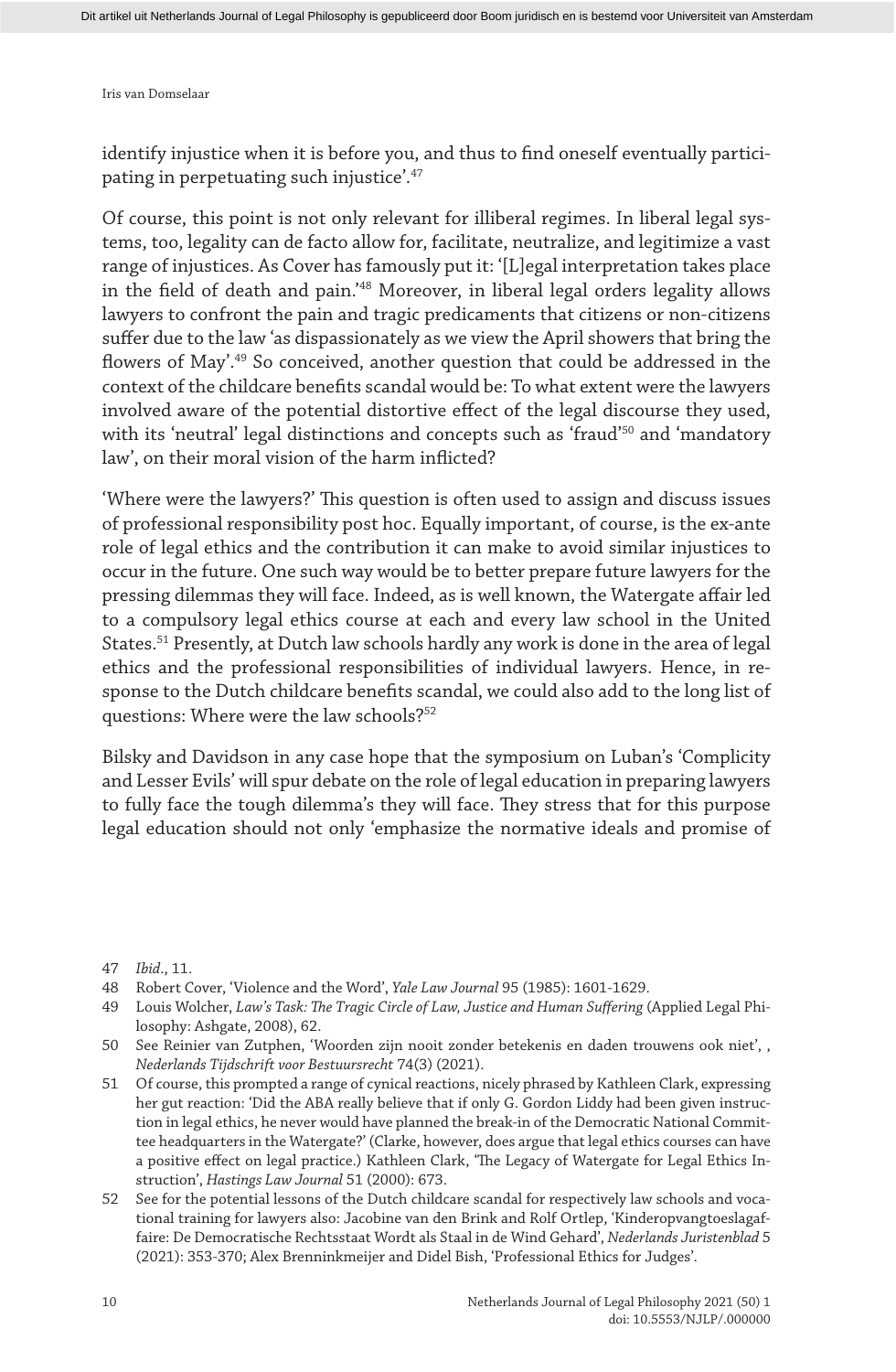the rule of law, it should also include historical examples and theoretical tools that allow for a better understanding of the "dark sides of legalism"'.53

It is of course in and by itself an important empirical question to what extent it is feasible to expect from future lawyers to take moral reasons into account when deciding whether to join, for instance, the judiciary, a big or small law firm, an NGO, an international public organization, the local or national government, an administrative agency, or the office of the public prosecutor, and whether to stay or quit once employed.<sup>54</sup> The influence of income, status, and the expectations of significant others may turn out to be decisive for the majority of lawyers when deciding what to do in case they are confronted with the violation of norms of justice and the rule of law. In addition, in view of all the empirical research on our general human tendency to rationalize our behaviour in the moral domain, the difference between self-interested reasons and moral reasons will at least for the individual lawyer often be difficult to tell.<sup>55</sup> Hence, as Nicolson and Webb have put it: 'It is [...] essential that aspiring lawyers are aware of these dilemmas and constraints *before* they make career choices and that they are encouraged to consider such choices in terms of their moral implications rather than simply in terms of financial rewards, career prospects and job satisfaction'.56

As part of a realistic didactic law schools could in any case confront students with the many ways in which legalism – the range of instruments, institutions, and discursive resources provided by a legal system – can be used and how it functions. They could learn students the many ways in which Wendel is right when stating that 'the law is neither inherently good nor inherently bad but is instead a tool that can be used for good or bad ends'.57 In this way, they could help students to endure ambivalence regarding the moral merits of the legal order they will likely be part of and avoid offering students an exclusively cheerful and (self)complacent story about the law, legal practice, and the role of legal professionals therein.<sup>58</sup> Law schools could also prevent students from too easily relying on the justificatory force of legal and professional concepts when it comes to their own potential contributions to the suffering of others. Law students could be trained to be critical of

<sup>53</sup> Leora Bilsky and Natalie R. Davidson, 'Legal Ethics in Authoritarian Legality', 9. Bilsky and Davidson drew inspiration for the use of this term from David Kennedy's *The Dark Side of Virtue: Reassessing International Humanitarianism* (Princeton: Princeton University Press, 2004).

<sup>54</sup> As to the first question, whether to join a particular legal practice, Webb and Nicolson state that 'this is perhaps the most significant ethical decision in a lawyer's career'. David Nicolson and Julian Webb, *Professional Legal Ethics: Critical Interrogations* (Oxford: Oxford University Press 2000), 283.

<sup>55</sup> See, for instance, David Luban, 'Integrity. Its Causes and Cures', *Fordham Law Review* 72 (2003): 279-310.

<sup>56</sup> David Nicolson and Julian Webb, *Professional Legal Ethics,* 283.

<sup>57</sup> Bradley Wendel, *Ethics and Law: An Introduction*, (Cambridge: Cambridge University Press, 2014), vii.

<sup>58</sup> Judith Resnik, 'Ambivalence: The Resiliency of Legal Culture in the United States', *Stanford Law Review* 45 (1993): 1525. See Iris van Domselaar, 'Law's Regret: On Moral Remainders and a Virtue-Ethical Approach to Legal Decision-Making', available at SSRN: https://ssrn.com/ abstract=3604048 (last accessed 15 May 2021), 40.